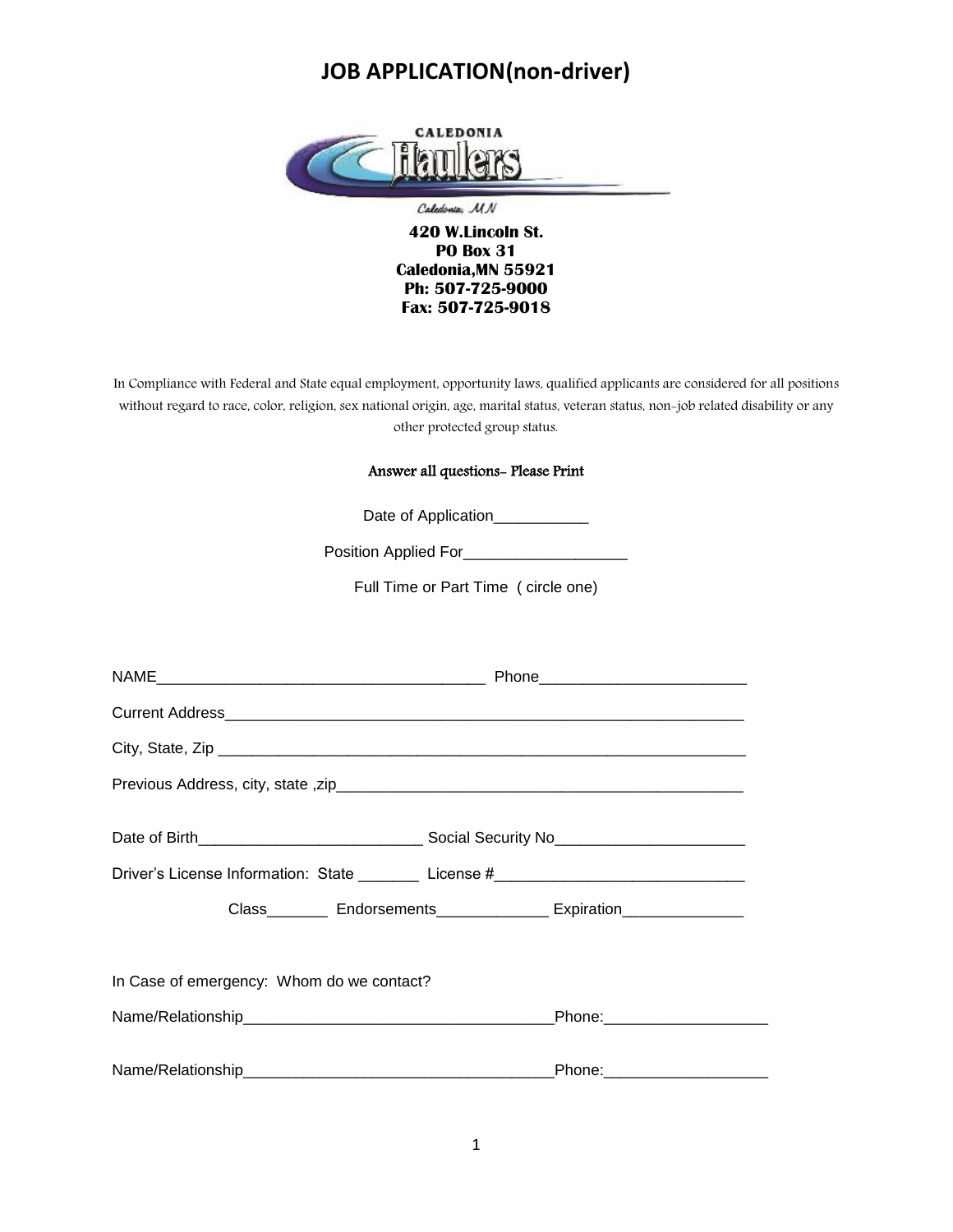| Do you have the legal right to work in the United States?_______________________                                                                             |
|--------------------------------------------------------------------------------------------------------------------------------------------------------------|
| Have you worked for Caledonia Haulers before? ____________ When? ________________                                                                            |
|                                                                                                                                                              |
| Are you Employed now?________ If not, how long since your last employment?_______                                                                            |
| Have you ever been convicted of any other violations including moving traffic violations?____                                                                |
|                                                                                                                                                              |
|                                                                                                                                                              |
| Is there any reason you might be unable to perform the functions of the job for which you have applied<br>(as described in the job description) ?___________ |
| <b>EDUCATION</b>                                                                                                                                             |
| LAST SCHOOL ATTENDED_____________________________CITY,STATE_____________________                                                                             |
|                                                                                                                                                              |
| <b>SPECIAL TRAINING</b><br>LIST ANY SPECIAL TRAINING , COURSES, CERTIFICATION OR SKILLS                                                                      |
|                                                                                                                                                              |

| ________ | 11/han |
|----------|--------|
|          |        |
|          | When   |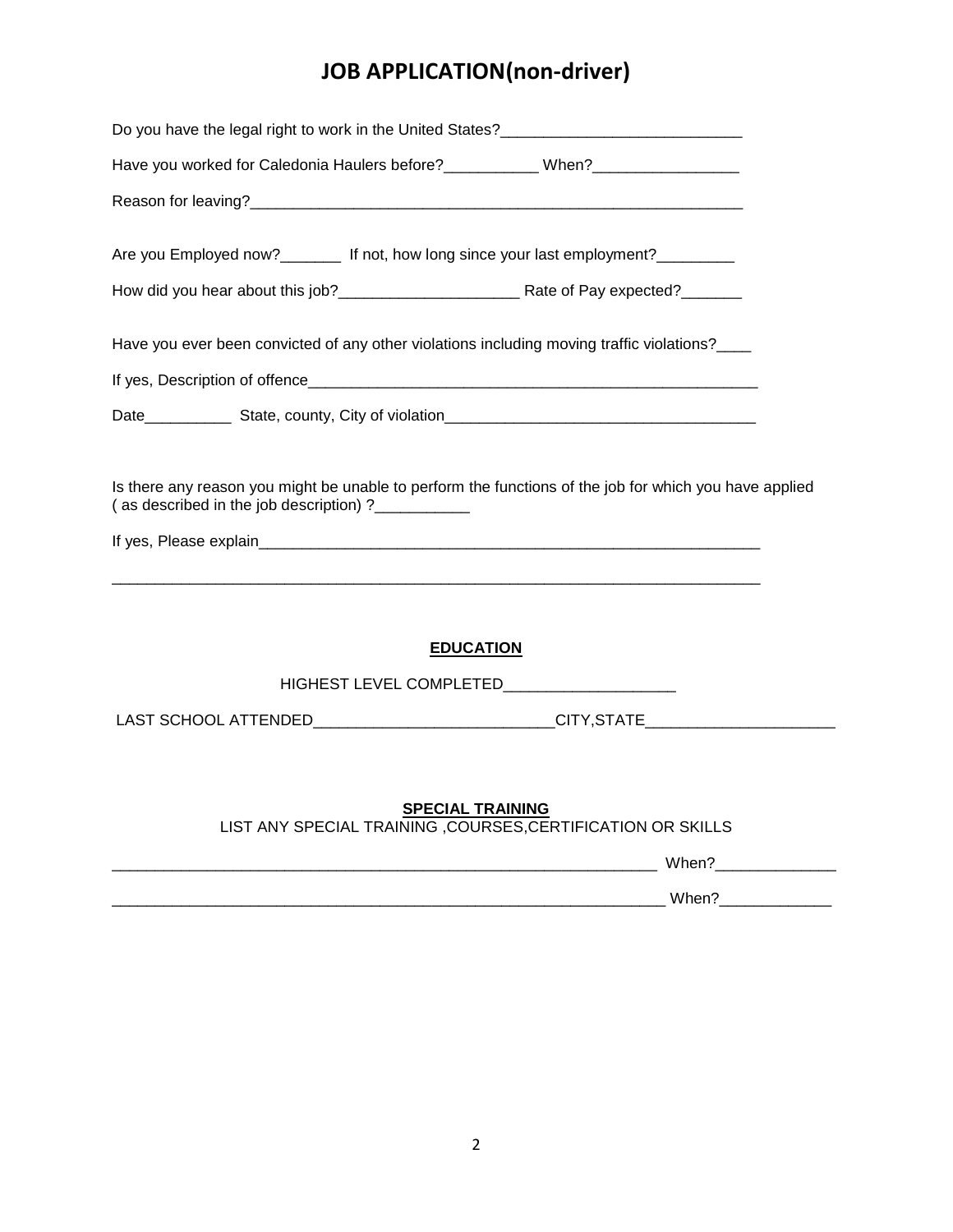### **EMPLOYMENT HISTORY**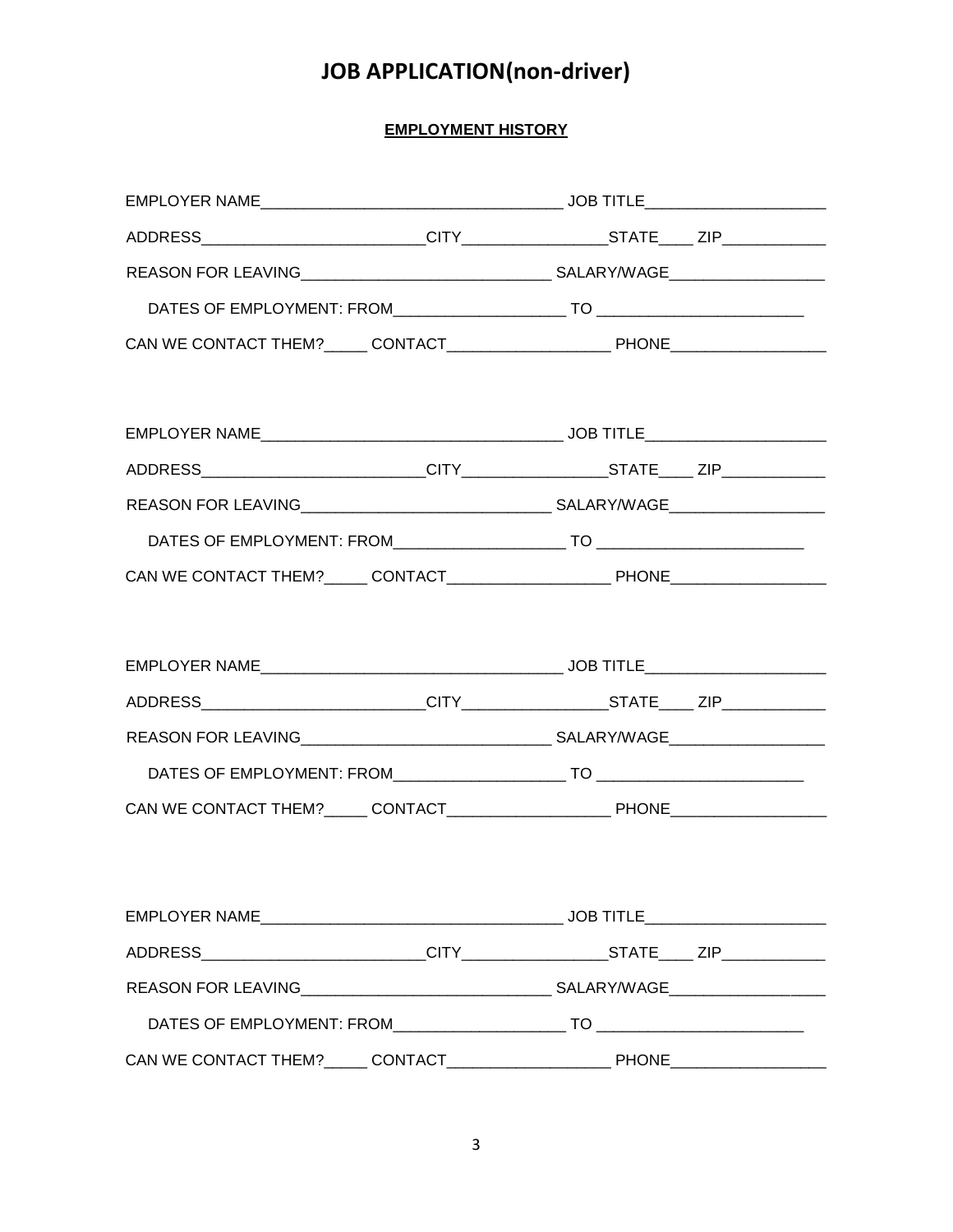**REFERENCES**

| <b>Business</b> |  |
|-----------------|--|
|                 |  |
|                 |  |
|                 |  |
|                 |  |
|                 |  |
|                 |  |
|                 |  |
|                 |  |
| <b>Personal</b> |  |
|                 |  |
|                 |  |
|                 |  |
|                 |  |
|                 |  |
|                 |  |
|                 |  |

Caledonia Haulers, Inc., Is an equal opportunity employer.

This certifies that I, personally, accurately and truthfully completed this application. I understand that any omission or misrepresentation is "falsification" and may result in refusal of or separation from employment. I hereby authorize Caledonia Haulers, Inc., to make a complete investigation of my background including but not limited to: contacting references, current and past employers, and USIS services to confirm information I provided but not limited to to information required by 391.23 of the Motor Carrier Safety Regulations and investigate previous employer Alcohol & Controlled Substance Testing in accordance with Section 382.405 (F&H) and Section 382.413(A thru G) of the Code of Federal Regulations and hold previous employers harmless of all liability from release of said information. It is agreed and understood that this application for employment in no way obligates the employer to employ the applicant.

| Apr<br><br>.<br>siar.<br>olican<br>чимин. |  |
|-------------------------------------------|--|
|                                           |  |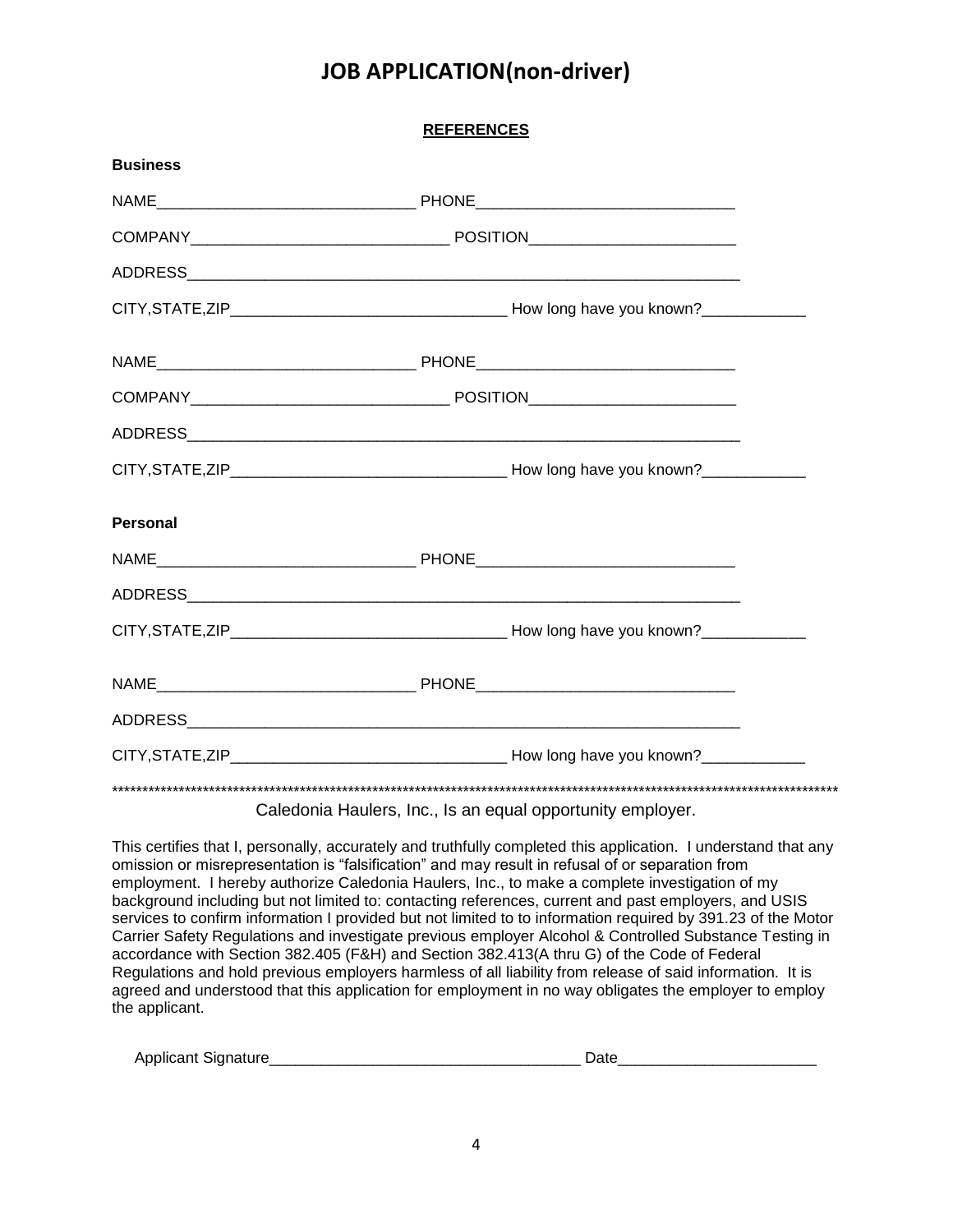

18344 Oxnard St. Suite #101 Tarzana, CA 91356 Tel: 866-570-4949 | Fax: 866-570-5656 clientservices@wescreenusa.com

## **Disclosure And Authorization For Consumer Reports**

#### **Disclosure**

In connection with my application for employment (including contract or volunteer services) or application for tenancy with Caledonia Haulers , at 420 W. Lincoln St. Caledonia, MN 55921

I understand consumer reports will be requested by you ("Company"). These reports may include, as allowed by law, the following types of information, as applicable: names and dates of previous employers, reason for termination of employment, work experience, reasons for termination of tenancy, former landlords, education, accidents, licensure, credit, etc. I further understand that such reports may contain public record information such as, but not limited to: my driving record, judgments, bankruptcy proceedings, evictions, criminal records, etc., from federal, state, and other agencies that maintain such records.

In addition, investigative consumer reports (gathered from personal interviews, as applicable, with former employers or landlords, past or current neighbors and associates of mine, etc.) to gather information regarding my work or tenant performance, character, general reputation and personal characteristics, and mode of living (lifestyle) may be obtained.

#### **Authorization**

I hereby authorize procurement of consumer report(s) and investigative consumer report(s) by Company. If hired (or contracted), this authorization shall remain on file and shall serve as ongoing authorization for Company to procure such reports at any time during my employment, contract, or volunteer period. I authorize without reservation, any person, business or agency contacted by the consumer reporting agency to furnish the abovementioned information.

#### This authorization is conditioned upon the following representations of my rights:

I understand that I have the right to make a request to the consumer reporting agency: Background Screeners of America ("Agency"), 18344 Oxnard Street, Ste. 101, Tarzana, CA 91356, telephone number 866-570-4949, upon proper identification, to obtain copies of any report furnished to Company by the Agency and to request the nature and substance of all information in its files on me at the time of my request. The request includes the sources of information and the Agency, on Company's behalf, to provide a complete and accurate disclosure of the nature and scope of the investigation covered by any investigative consumer report(s). The Agency will also disclose the recipients of any such reports on me which the Agency has previously furnished within the two year period for employment requests, and one year for other purposes preceding my request (California three years). I hereby consent to Company obtaining the above information from the Agency. I understand that I can dispute, at any time, any information that is inaccurate in any type of report with the Agency. I may view the Agency's privacy policy at their website: www.wescreenusa.com

#### California, Minnesota and Oklahoma Residents:

I understand that if the Company is located in California, Minnesota or Oklahoma, that I have the right to request a copy of any report Company receives on me at the time the report is provided to Company. By checking the following box, I request a copy of all such reports be sent to me. Check here:  $\Box$ 



Rev. 05.17.2016

www.wescreenusa.com